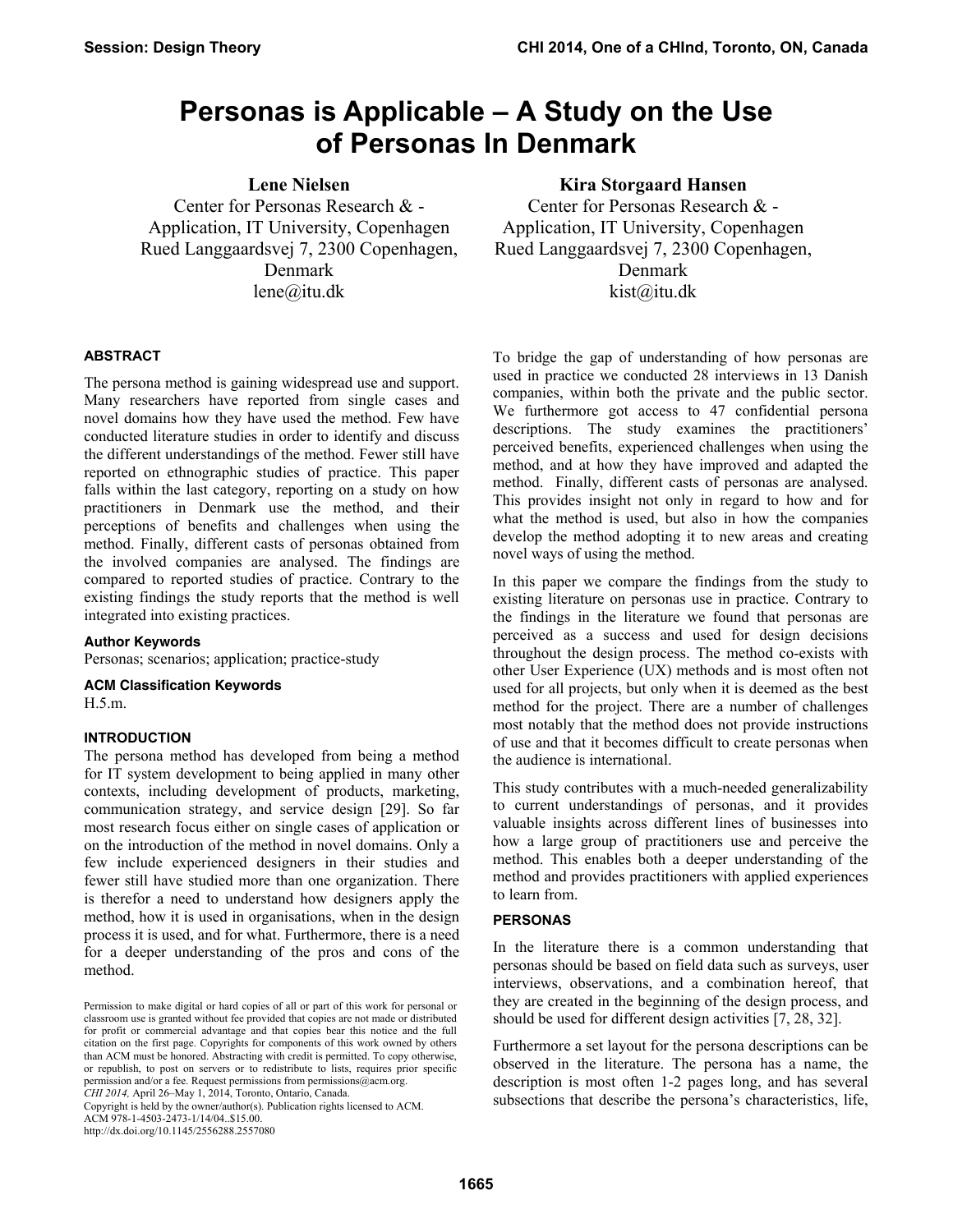behaviours, goals, and preferences. Often a photo accompanies the description [19].

These are theoretical understandings and recommendations, but studies of the method in use paint a somewhat different picture.

## **Studies of personas use**

Most research on personas in use is based on single case studies that report and/or evaluate the method, how it was used, and the benefits and pitfalls of the method, [e.g. 9, 21, 34]. Based on the case, the method is criticized, and/or refinements to the method are suggested [e.g. 15], or the inclution of new user groups is suggested e.g. system attackers [2]. This line of research is similar to multi-case studies that evaluate use across cases [e.g. 4].

Others have reported on use in novel domains such as creating child-personas [1], using personas within e-health [e.g. 20, 36], for service design  $[14]$ , or using dramaturgical methods together with personas [e.g. 16, 31].

Some have developed the method using quantitative data for personas elicitation [e.g. 24], the design of a conceptual model for automatically creating and validating personas [26], also reports on creating personas based on assumptions have been made [10]. Furthermore, some have developed and evaluated the method by looking at single aspects of it e.g. segmentation [18], attributes [6], or the effect of using photos versus drawings or action figures [19, 27]. The last mentioned are classical comparison studies where groups of designers or students try out different versions of the same material. The results are then compared.

Literature studies are rare in the field of personas. The authors have been able to find two studies that look at the literature on personas: a discursive study on texts that describe the persona technique [22], and an overview of persona kinds, attributes and characteristics based on literature studies that divides personas into three categories: 1) personas founded on data 2) personas founded on data with fictitious elements and 3) fictitious personas. Each category holds a unique level of detail for the persona description [11].

## **Studies of practice**

This paper reports on a study that falls within a rare group, as there exist very few larger studies of the personas method in practice. The small number is insufficient in order to make meaningful conclusions on the pros and cons of, and usage practices for personas. Moreover, it makes results difficult to compare, as the prerequisits are different. Furthermore, only 3 prior studies have included experienced designers and of these, only 2 have studied more than one organization.

The role of the researcher in the literature on personas in practice can be divided into three different categories: 1) researchers have been part of the design process either as facilitators or researchers. This category of studies, report from both single and multi-case studies. 2) Researchers were not part of the studied cases, but initiated the research and observed the use of the method in practice. 3) Researchers captured and analysed practitioners' perceived understandings of the method and reported use.

The first category holds numerous studies while observations and studies of perceived understandings are few. This current study falls into the third category and we will in the following treat literature from both category 2 and 3 as they can be compared to our study.

In the following we introduce six studies that fall within the second and third category: A discourse analysis of decisionmaking in a design company [12], an ethnographic study on a project where the material and data covers several sites [13], an ethnographic study of personas in use in an interaction design team [3], a study of experts' view on the benefits of personas in the design process, the experts were asked to prioritize and create consensus on the benefits [25], a study of 14 experienced UCD practitioners' perception and use of personas, all from the same company [23], and finally [5] the results from an online survey among IXDA members on how personas are created.

An overview of the findings in the literature reveals that:

Personas are not used for design: Two studies on application of personas report that personas are used not for design, but solely for communication purposes [13, 23]. The reasons stated for not using them in design are: lacks of relevance [13], designers prefer scenarios to personas [3], misleading descriptions [5], and finally poor introduction and incorporation of the method into the design process [3].

Moreover, designers find that personas are not relevant for fundamental technical solutions only for interface decisions [13]. Scenarios written out of scope can make programmers reject all scenarios [13], and a study revealed that scenarios play a greater role than personas [3]. Finally, poor introduction of the method and unclear separation between the process of creating personas and the use of personas in the design process are potential reasons for personas not being used in design [3].

**Designers do not refer to personas in their discussion, but to their own opinions and impressions:** A discourse analysis revealed that designers did not use personas in their discussions; instead they used their own opinions and impressions in appeals. The designers who had developed the personas, referred to them slightly more. These designers were perceived as persona custodians and used the personas in critical instances [12].

**The persona descriptions can be problematic:** The content of the persona descriptions might also create resistance to the method. Designers found that personas are abstract and impersonal, and that personifying information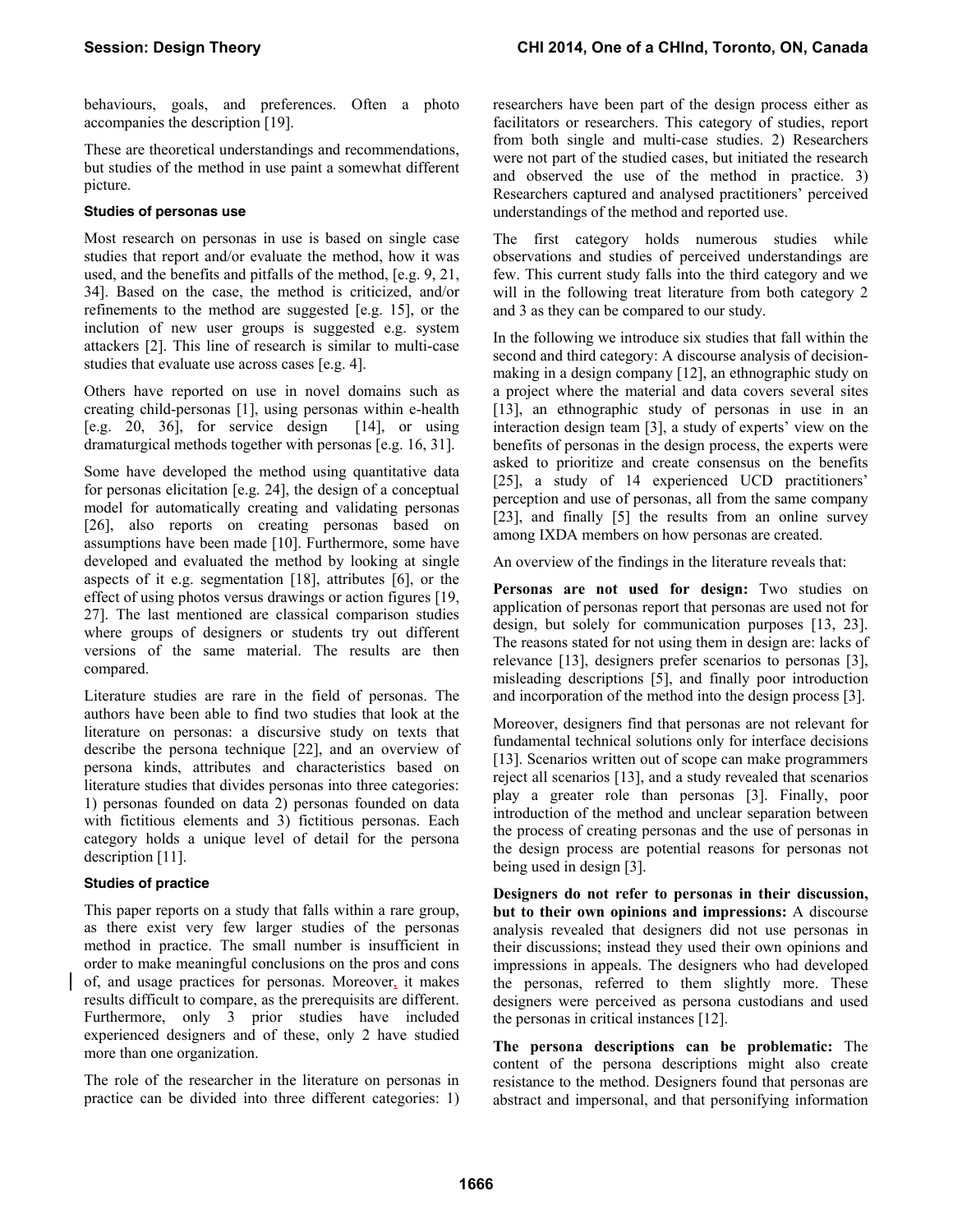misleads and distracts [23] and programmers became critical because of certain details in the descriptions [13].

**Personas are not created entirely from data:** Designers use input from different users to create the description, the content comes from user studies, but also from the designers' own assumptions [5].

**Personas are not created at the beginning of a design process:** Contrary to the recommendations personas are created throughout the design process and not only at the beginning [5].

**Benefits of the method:** Other research points to the benefits described and advocates for the use of personas and describes the method in detail, such as [7, 8, 32, 33]. The reported benefits include: Personas help prioritize audiences and bring about a focus on the most important audience(s) [25]. In line with this personas bring assumptions to the surface and challenge long-standing (and often incorrect) organizational assumptions about the customers [25]. Personas focus product development on users/customers and their goals [25] including that the method support advocating for user needs with the development team [23]. Personas also help individuals realize how the users/customers are different from themselves [25]. Furthermore, personas help prioritize product requirements and help determine if the right problems are being solved [25] enabling practitioners to advocate their designs and prevent stakeholders from making design decisions for themselves [23].

## **A STUDY OF THE USE OF PERSONAS IN DENMARK**

This paper reports on a qualitative study among Danish companies who has experience in creating and using personas. All participants have been involved in creating and, in most cases, using personas within their current employment. The study took place from October 2012 to January 2013.

To find and recruit companies that have experience in using personas online channels, such as LinkedIn groups, were used. Additionally advertisements in two expert fora newsletters and word of mouth were used. Finally, to broaden the perspective and get companies outside our existing network, Google searches were performed using keywords such as: personas and usability, and the companies found were contacted. We succeded in approaching 13 large, medium-sized and small companies from both the public and private sector, of these 6 have worked with international personas [30]. We are aware of that the self-selected recruiting method creates a bias as it makes it more likely that participants with a positive experience with personas will participate. Despite this we managed to find one company and do interviews with two participants with a negative experience.

#### **Interviews**

We set up interviews with 28 participants. The interviews were performed as single interviews, interviews with 2-3 participants present from the same company, and several interview sessions within the same company. The decision on how to conduct the interviews depended on company size as small companies often have only one employee working with personas while large coorporations have many working in different positions, departments, and contexts.

All participants had experience with personas and most of them had been working within project development and management. Most were domain experts with no formal design education.

The interviews were conducted as qualitative, semistructured research interviews. In the interviews participants were asked to describe: their process of working with personas, who initiated the use of personas, how they collect and use data, the design process, how personas are communicated and shared, and how they use the personas. Furthermore, they were asked to reflect upon benefits and challenges inherent to the method. During the process of interviewing two subjects occurred that we followed up on in later interviews: new approaches to the method where role-play is applied and the extended benefits and challenges of the method when companies have an international perspective on personas.

## **METHOD OF ANALYSIS**

The goal of the study has been to gain knowledge about how personas are created and used in Danish companies. The interviews were analysed for statements on creation and use. Furthermore, the aim of the analysis has been to provide insights into the general tendencies for persona use generated from statements shared by many participants and insights into novel initiatives generated from statements shared by few participants. Moreover, to find the causal relations that can describe why companies act as they do in regard to persona creation and use.

In line with Kvale's [17] advice to start the analysis already when interviewing, we began identifying the recurring issues of working with personas already in the interview situations. Furthermore, while listening to the recorded interviews, different sound bites were identified through the method of condensation [17]. The condensed transcripts were analysed for statements on use and use situations.

In order to identify which general benefits, challenges, and problems the companies face when using personas and which strategies they use to overcome the challenges the statements were mapped into categories.

Moreover, the companies gave access to 47 persona descriptions. These were analysed for coherence, methods of communication, visual expression, and content.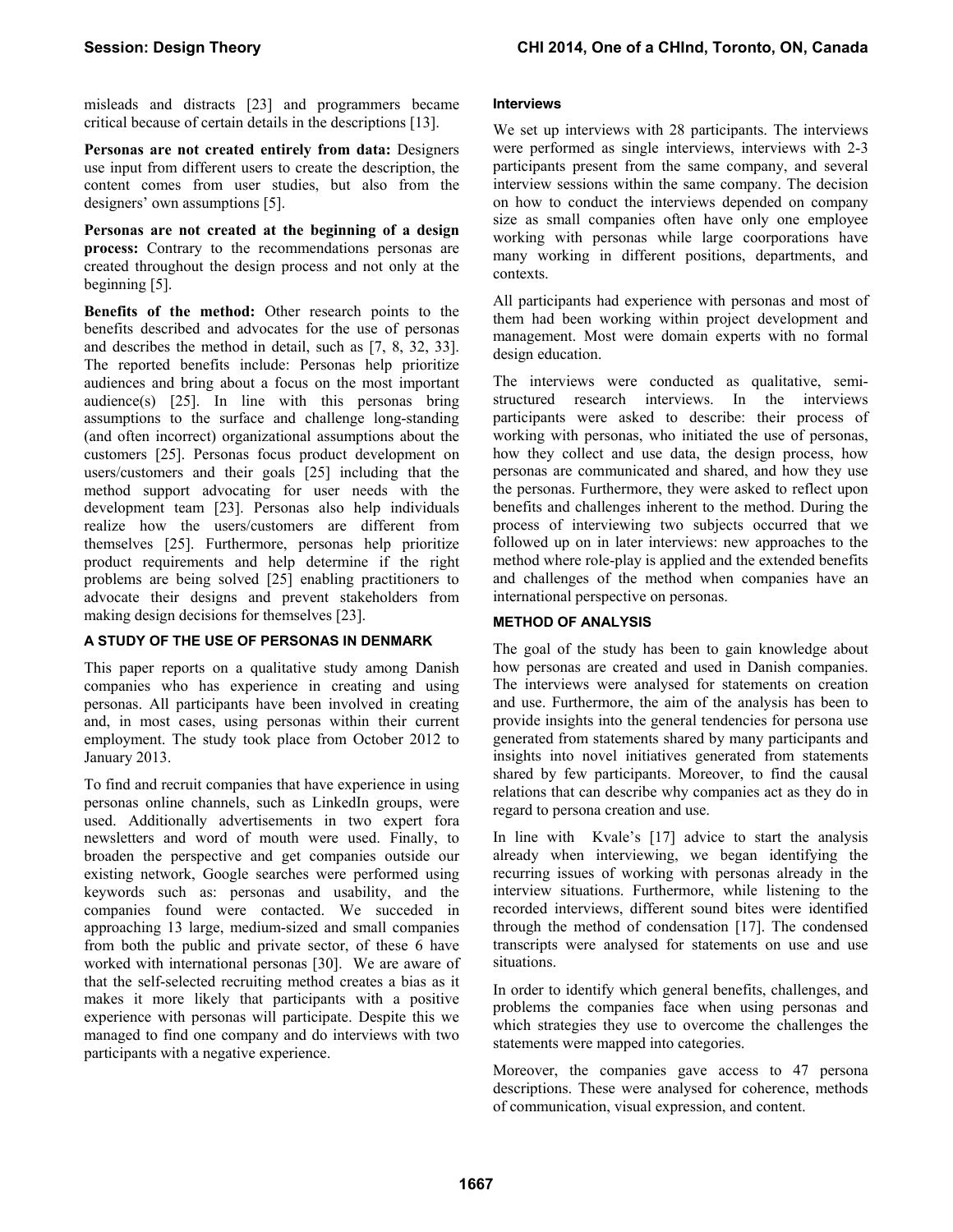## **FINDINGS FROM THE INTERVIEWS**

As it can be seen in Table 1 most companies started using personas around 2008-9 and have by now approximately four years of experience with the method. Two companies are "novices" and started introducing the method as late as a year ago (2012) while four companies have more than 8 years of experience.

Most describe their work with personas as satisfactory or very satisfactory. Only one of the companies interviewed had an altogether failed attempt to use personas and had, as a consequence of the failure, abandoned the method. In the interviews it is a recurring theme that the current successful use is based on several failed attempts. Reasons for former failures vary and among the reasons mentioned are material created by foreign departments, lack of management support, lack of organizational maturity, and lack of considerations on how personas can be useful. An example of failed attempt is expressed in the following quote:

*C5: "The people who were part of the project were critical towards the method. It was not the best choice to say: "we* 

*have these results" and then get somebody who opposes the method to implement it. That was a wrong decision. […] At least one person should have been passionate about it [the method]."* 

The current successes are based upon support from management and employees, understanding of the usefulness of the method and, not least, integration of the method into the design process.

#### **Persona development**

We identified three different approaches to personas development; either entirely in-house, or development is outsourced to consultants, or a mix hereof where the project team cooperates with a consultancy to create the personas (see Table 2).

From the analysis we found a connection between company size, experience, and resources spent on personas. Companies tend to spend more resources on personas the larger they are and the more experienced they are.

| Company<br>size and<br>type | <b>Type of</b><br>product | <b>Years of</b><br>personas<br>use | <b>Interviewee role</b>                                                                                                      | Personas examples provided                                                      |  |
|-----------------------------|---------------------------|------------------------------------|------------------------------------------------------------------------------------------------------------------------------|---------------------------------------------------------------------------------|--|
| Large,<br>Private           | Product                   | $1-4$                              | 1: Innovation specialist. 2: Business<br>Excellence Developer. 3: International<br>8 personas<br>Product Manager             |                                                                                 |  |
| Large,<br>Private           | Software                  | $8+$                               | 1+2: UX designers. 3: PM lead. 4: UX<br>An overview of the persona cast, but not<br>research lead<br>the actual descriptions |                                                                                 |  |
| Large,<br>Private           | Software                  | $-1$                               | 1: Project Manager. 2: Online training<br>specialist. 3: Technical Writer                                                    | $3$ persona examples + additional material<br>(postcard sent from the personas) |  |
| Large,<br>Private           | Service                   | $-1$                               | 1+2: IT developers. 3: Project manager.                                                                                      | None                                                                            |  |
| Large,<br>Public            | <b>Services</b>           | $1 - 4$                            | 1: Chief consultant. 2: Principal                                                                                            | 6 personas                                                                      |  |
| Large,<br>Public            | Service                   | $1 - 4$                            | 1: Area manager. 2: Librarian Researcher                                                                                     | 4 personas                                                                      |  |
| Medium.<br>Private          | Consul-<br>tancy          | $8+$                               | 1: Senior UX Manager. 2: UX consultant<br>None                                                                               |                                                                                 |  |
| Medium.<br>Private          | Consul-<br>tancy          | $8+$                               | 1: Chief Advisor. 2: UX developer                                                                                            | None                                                                            |  |
| Medium.<br>Public           | Service                   | $1 - 4$                            | 1: Consultant in digital communication                                                                                       | 7 personas                                                                      |  |
| Medium,<br>Public           | Service                   | $4 - 8$                            | 1: IT Consultant                                                                                                             | 6 personas                                                                      |  |
| Small,<br>Private           | Consul-<br>tancy          | $1 - 4$                            | 1: Project manager. 2: Head of secretariat.<br>3: Student assistant                                                          | 10 personas + 34 persona sketches                                               |  |
| Small,<br>Private           | Consul-<br>tancy          | $1 - 4$                            | 1: Project manager                                                                                                           | An overview of a persona cast, but no<br>actual descriptions                    |  |
| Small,<br>Private           | Service                   | $8+$                               | 1: Trainee                                                                                                                   | 2 personas                                                                      |  |

**Table 1: Overview of companies and interviewees**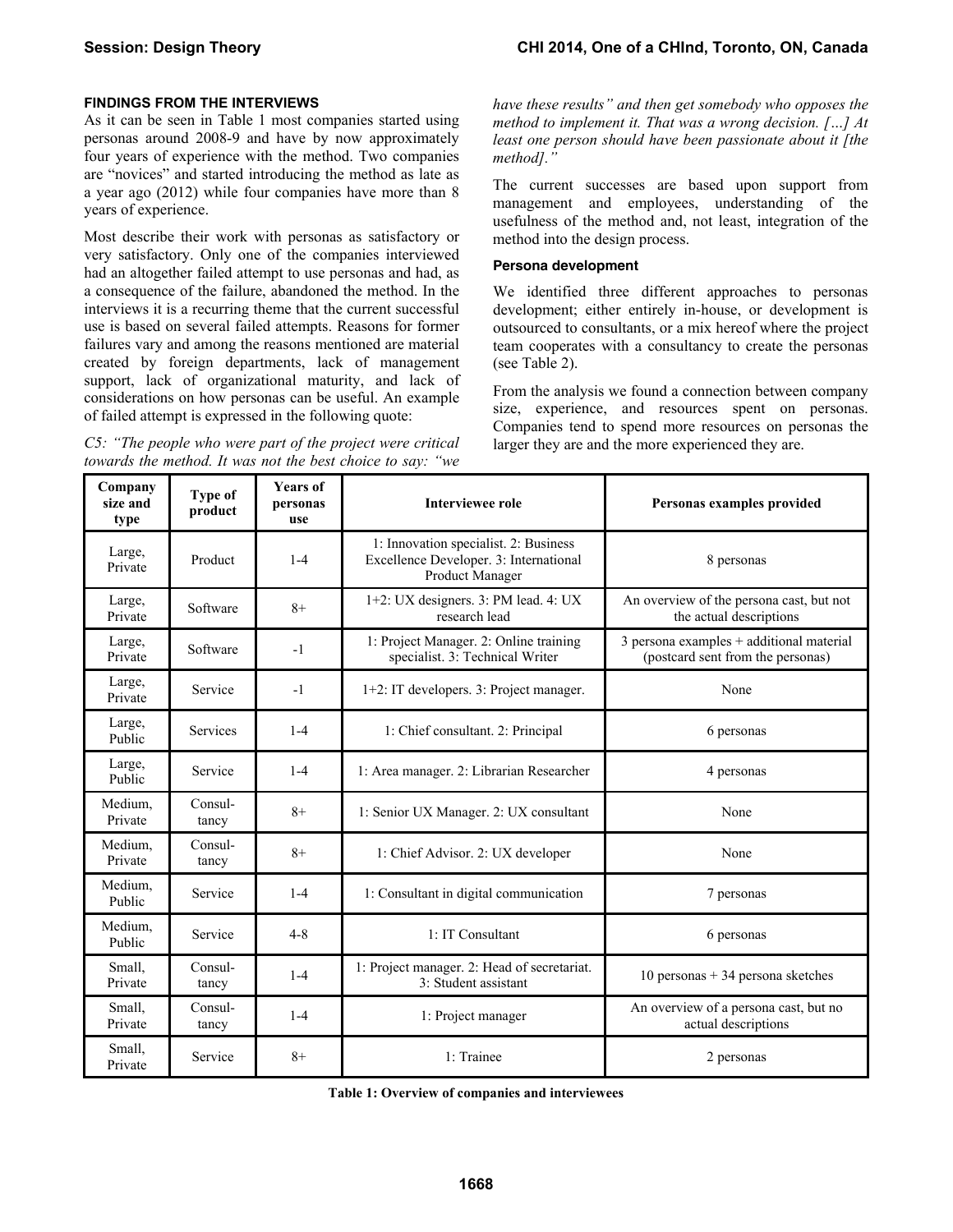## **Persona creation**

There is great variety in the amount of data that is the foundation of the persona descriptions. Most participants refer to projects with extensive ethnographic studies others to small-scale research, and a few projects have no data but have built the personas entirely on own existing assumptions.

There is a correlation between large amounts of data and high satisfaction with the persona method. Surprisingly, there is also a correlation between no data and high satisfaction. The participants who expressed less satisfaction with the method were found in the companies that had some data, but where the data sample was not experienced as being rich. An explanation of this apparent paradox could be that those with no data do not know that they lack data, but experience the positive effects of the method such as alignment of communication and having a steering tool for development. While those that lack rich data, understand that the data sample could be better.

## **Personas in use**

All interviewed from companies with successful or very successful persona experience - all companies except two perceive the method as well embedded in their organisation. This was observed in the interviews when the respondents from the companies, where the method was described as thoroughly embedded in the organization, referred to the personas by name as if they are persons they know and described the personas as something that resides in the back of their minds constantly.

However, there is a great difference in how the method is in fact used within the companies and we can distinguish between two approaches to the use of personas: personas as an integrated part of the development process or an ad hoc approach where the method is used less systematically. Most of the companies have an ad hoc approach, where use of personas varies from project to project both in relation to where in the process they are used and how they are described. The rationale behind the different approaches to the persona method seems to lie in the communication challenges that correspond to company size. In small companies there is no need for a formalized approach to

gather and communicate user knowledge. For large companies it is a challenge to disseminate knowledge. The strategies are either to have a formalized development process that includes personas (reported from one company) or to tie user knowledge together with the specific project (reported in most companies). This latter approach makes it more random for participants in other projects to encounter the persona descriptions. This is not a problem in small companies where the information typically is tied to the individual and stays with the one who works on the project.

Most companies have a specific group that develops the personas - in rare occasions together with external partners or consultants. Other project teams have inherited persona descriptions from previous internal projects and the descriptions have been redesigned to fit the present projects. Finally, some companies have a cast of personas that is in constant development, and it is an on-going process to keep them updated and suitable for current projects.

The lifespan for a cast of personas depends on the project horizon. Some projects run for several years, while others lasts only a couple of months. Within a company there might exist both short and long project horizons. More than half of the companies have the same cast of personas that is used for more projects. In four companies the project team developed new casts of personas for each projects, whereof three are forced to do so as they have different clients.

## **What are personas used for?**

As can be seen in Table 2 personas are used in all phases of project development. The companies use personas in multiple design situations: they are used for website-, app-, and product development, for planning of physical environments, and for service design. The method is used for alignment of communication, definition of target groups, and for design of interaction. Most projects involve some sort of interaction with a screen, but many report that they have used personas for product development of physical objects and for communication purposes. Around half of the participants report that they use personas to solve specific design tasks such as web design, IT development,

| <b>Development</b>                                                                                                 | <b>Creation</b>                                                                                                            | <b>UX</b> methods                                                                                                                                                                 | <b>Use</b>                                                      | <b>Purpose</b>                                                                                                                                                                          | <b>Satisfaction</b>                                                                                                                                        |
|--------------------------------------------------------------------------------------------------------------------|----------------------------------------------------------------------------------------------------------------------------|-----------------------------------------------------------------------------------------------------------------------------------------------------------------------------------|-----------------------------------------------------------------|-----------------------------------------------------------------------------------------------------------------------------------------------------------------------------------------|------------------------------------------------------------------------------------------------------------------------------------------------------------|
| • Developed in-<br>house.<br>• Developed by<br>consultants.<br>• Developed both<br>by consultants<br>and in-house. | • Large amount of<br>data (7<br>companies)<br>• Medium amount<br>of data (2<br>companies)<br>• No data $(4)$<br>companies) | • Always use of<br>UX methods these<br>include personas.<br>• Always use of<br>UX methods<br>sometimes<br>personas.<br>• Sometimes use of<br>UX methods<br>sometimes<br>personas. | • Integrated in the<br>development<br>process.<br>• Ad hoc use. | • Ideation and<br>design(10)<br>companies).<br>• Cooperation and<br>communication<br>(10 companies).<br>• Management $(7)$<br>companies).<br>• Sales and<br>marketing (7<br>companies). | • Very Satisfied<br>with personas (5)<br>companies).<br>• Satisfied with<br>personas (7<br>companies).<br>• Not satisfied with<br>personas (1<br>company). |

**Table 2: Overview of categories identified in the interviews**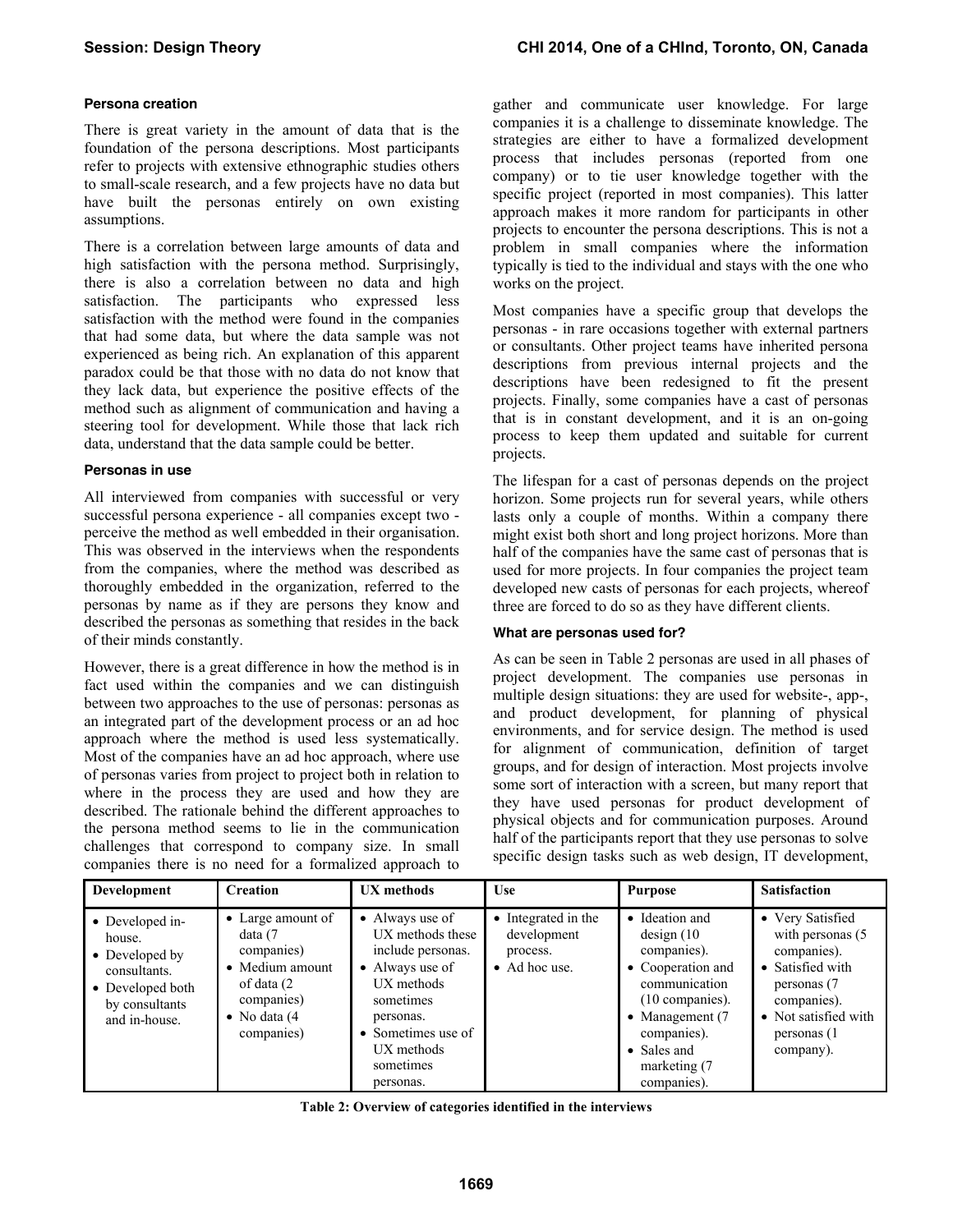interior design, sales strategies, and marketing material. The method is also used for development of strategies.

There is a common tendency that personas are used more in the initial than in the later phases of a project. In the initial stages personas are mainly used for ideation and tests of prototypes. As expressed by this participant it makes the designer think of the users right from the start:

*"C4: We use them for example when we write use cases, when we design user interfaces, and the navigation, […]. I use a lot of other methods besides personas when I develop, but I find personas a useful tool as foundation - and it gets the human into the early, more technical, phases."* 

In the later stages they are used for recruiting users to usability tests.

It is noteworthy that the company that discarded the persona method reported that they had no understanding of when in the process personas should be applied and how it could provide value.

In the analysis of the interviews we found that for personas to be successful, the method needs to provide for more than an understanding of who the users are. Additionally, the tasks that can be solved by using personas need to be considered from the beginning of the project. Finally, the method is a success when: it is used to develop scenarios of use, personas are directly involved in the development process, whether it is design or sales, and when it is a design tool.

#### **Role-play as a new approach**

In parallel with the more traditional representation of personas as posters and hand-outs interviewees from five companies reported that the project participants have created different forms of persona performance. Additionally, interviewees from three companies report that they have cooperated with companies that have used role-play, but that they did not actively participate in the performances [31].

The role-play is mainly used to act out scenarios for user journeys and to explore the information flow and characteristics of the persona's search behaviour. It is performed both with hired actors and with internal personnel that act as the personas, and both with and without props such as; masks, figures, and dollhouses. Most describe that the acting occurs as a spontaneous design activity. By acting out the personas the designers get an understanding of the persona as a character and of the flow of use. The performance occurs as a natural extension of the persona method, but not as something explicitly inherent in the method. Even though role-playing is mentioned in several interviews, the interviewees perceive themselves as the first to try out the different ways of role-play.

## **The value of persona in an international perspective**

In the companies with a global audience and globally distributed project teams the benefits and challenges of using personas are perceived as even bigger than within a national setting. The benefits are twofold: a shared language to discuss and talk about users that are nationally and culturally diverse, and a shared understanding across departments and national borders [30]. The challenges are mostly connected to data collection, as it is described as especially challenging to get enough data and to know when there is enough data. The project participants try to solve this by collecting data from different parts of the world, but none of the participants have data from all the markets they address.

The companies either develop persona descriptions that represent users from different countries (e.g. one Finnish, one Polish, etc.), or descriptions that are so general that they can fit a wide variety of countries. Some companies combine the two strategies, by dividing the persona descriptions into an overall part and a part that singles out national differences. The global perspective can be observed in both naming and the connected images.

*C8: "One is from Frankfurt, one from Poland, and one from Norway. [...] In order to create a broad representation of users and contacts we must have some personas from around the world. We asked our reference group: "Do we need personas from around the world?" […] They said it makes good sense as we sell worldwide. [...] It is not randomly selected countries, each are chosen to represent several countries."* 

## **Opposition to the persona method**

Even though the method is perceived as successful several incidents of opposition are mentioned in the interviews. Opposition against the method comes both from clients, inhouse project participants, and management. Clients, project participants, and management question whether you can earn money on using the method. Management expresses opposition due to lack of strategy for what the method is to be used for and how it can provide value. Additionally, as the personas method is perceived as a fun, its' ability to add value is questioned. Furthermore, if personas are entirely based on qualitative data, there is opposition against the research approach, as quantitative data is perceived as more credible than qualitative data. Finally, it can be difficult to identify with a user who is far away from, especially, the developers' world and skills.

#### **Benefits**

The successful implementation rests on a row of benefits. Shared by all is that personas provide a common language, this covers both the method's ability to provide internal and external project participants with a common language and a common understanding of the users. For the large companies it is a common language between departments and across national borders. The following quote is from a participant that works in a large international company:

*C12: "One thing is for sure it has provided a common language […] I become quite warm [at heart] when at meetings where you hardly know anyone and then somebody*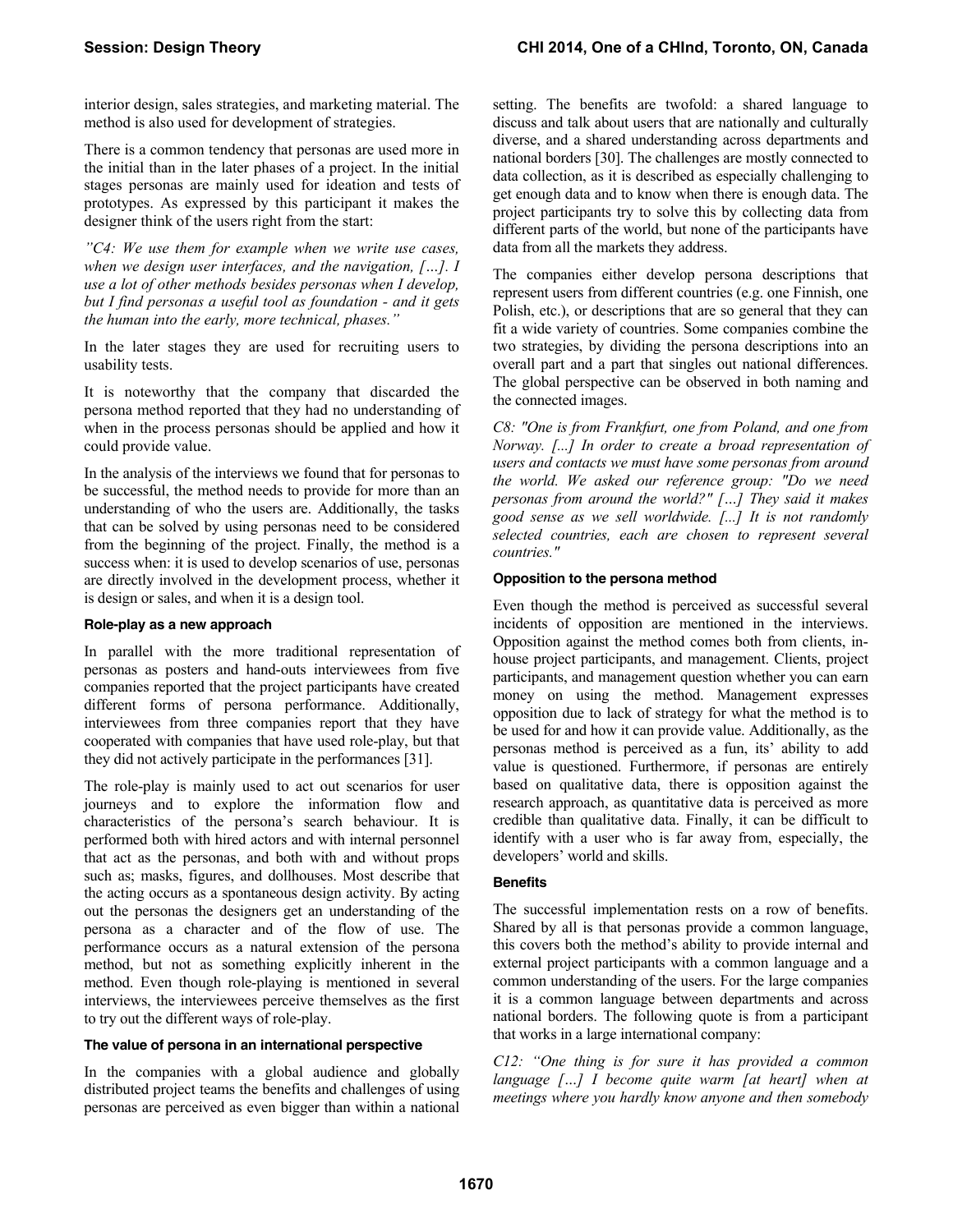*says: "then Alex would think like this". Then we all know whom we are talking about. […] – And this is internally in our department and right out to our subsidiary companies."* 

In line with this, personas give deeper insights into the users including insight into what value the product will create for the users. Personas provide insights into user needs and focuses the decision processes on both user needs and company goals. Including that the process of developing personas has in itself the benefit of gaining deeper insight into the users and to mainting focus on the users. In line with this the process enables discussions of the project participants' implicit assumptions, thus making them explicit. In the following quote a participant expresses how personas have changed the company's design process:

*C11: "We are still quite technically oriented and nerdy when we develop. Now we describe the customers' needs first […]. This is completely different from what we did before. And personas have helped us understand what needs you are to cover."* 

Another benefit is that personas becomes a management tool in the development process that guides development towards what the users want instead of what is novel. In line with this personas reduce time and money spent as the right products and solutions are developed. For the tasks personas help define their nature including creation of use cases and scenarios. Furthermore, personas used in present day scenarios create clarity in the decision processes as it provides precision in users needs and company goals.

## **Challenges**

Personas include a row of challenges that can be hard to overcome. One such is that it takes time and money to create personas, this is perceived as the only actual downside of the method.

*C12: If you want to have valid [personas] then it easily costs between 250.000 and 500.000 Danish Kroner. That is quite a lot to put into a method. For a large organization and to be done well it also demands a proper validation and large sets of data. I find it an expensive tool.* 

Some mention that it is challenging to keep the descriptions updated so they reflect reality. And it can be hard to keep in mind that the personas are not real users and cannot replace meetings with real users. If you have a large cast of personas – more than 10 - it becomes difficult to encompass all in the design process.

A challenge that regards the use of personas is that the method in itself does not provide instructions on how to use the personas, as the focus is on descriptions of people. In line with this it can be a challenge to create useful descriptions with enough or proper information for design decisions. This is expressed in the following quote:

#### *C2: "These persons they can't feel because they are fictitious. That I find is the biggest downside. And you can't ask them."*

In an organisational perspective it can be difficult to get the personas anchored in and communicated to both the organization and clients. Furthermore, it can be difficult to get management support. This includes that some organizations/project participants do not understand the qualitative nature of the method and questions the validity of a small number of interviewed and thus finds that the method cannot cover all users.

## **FINDINGS FROM THE PERSONA DESCRIPTIONS**

In most literature the persona descriptions relate to Cooper's method where goals are a central part of the persona description [7, 8]. This seems not to be the case in Denmark, but there is a common understanding of what a persona description should contain and a standard for length, visual, and textual layout has been developed.

All descriptions have a length of approximately one page, there is a photo depicting the persona, and the text is divided into small sections with headings. The format makes it easy to get an overview of how many personas there is in a cast and how they differ. The differences are further supported by color-coding and for some descriptions by different tag lines or sentences.

## **Persona naming**

All persona descriptions have a name, but some have in addition a tagline that characterizes the persona, it can be a role, quote, motto, demographics or marketing characteristics e.g. 'Baby-boomer'. Some have personality types added to the name e.g. 'optimistic'. A few persona casts had several taglines. Both name and taglines enables the reader to identify differences between the personas.

## **Consistency**

There is a relation between how long the personas exist and how thorough the descriptions are. In the companies that create new personas for each project the descriptions are less thorough and have less consistency between the different personas in a cast.

There is furthermore a tendency towards that the persona casts from companies that are new to the method are less coherent. This is especially observed in the companies where the persona method is not a core method, but a minor and more ad hoc practice. Furthermore, companies that have not had external consultants to help them with the persona descriptions have less coherence in their persona cast, with incoherence in wording and layout.

## **The photo**

All the persona descriptions we have had access to, have worked with visual strategies to get the descriptions to foster empathy. However, the visual strategies differ in connection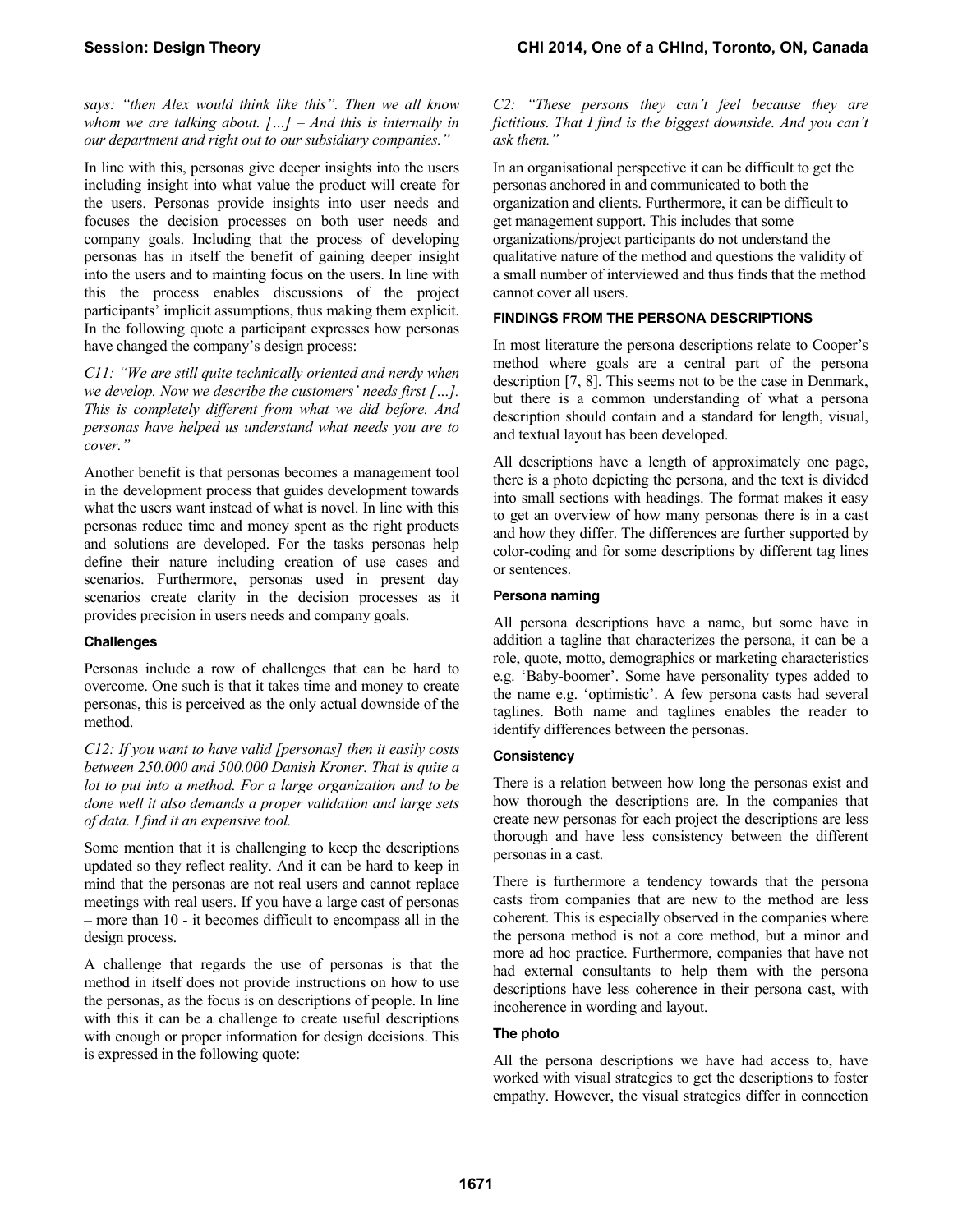to how the company/project group perceives the concept of personas. Is the persona a representation of an average user based on quantitative and/or qualitative data? Is it rather a management tool aimed at embracing variety of user behaviour? Or is it an extreme user created for design purposes? The differences in perception of the persona concept is expressed in the following two quotes from different companies

# *C1: "What it [personas] really is, are patterns in data."*

*C12: "To us the advantage of a persona is that it is an extreme user. If you for example design an elevator, then there is a need that a wheel chair can enter – that is an extreme user. […] And this is important to explain; a persona is a representative for a user group, it is not the average of a user group.* 

The strategies differ in the following ways: some create mood-boards that show pictures from the personas everyday life, in line with this the illustrations can be true to real life situations and leave an impression of the persona being an actual person. Other descriptions are created to look artificial e.g. one description is illustrated by the same persona at different ages and different representations wearing clothes in the same shades of colour, which points to the persona not being a real person.

#### **Texts**

All persona descriptions have text divided into subsections that portray personality features and characteristics and subsections that include information relevant for the specific project. It is different how much weight is put on the two parts. Some descriptions have a clear division between the sections that creates empathy and the sections that inform on use- or work related issues. Other descriptions integrate the two kinds of information.

In one persona cast the descriptions of present time scenarios were intertwined with the persona description. This made the persona description hard to use, as the whole concept behind personas is to use them in the design of future products. This might explain why this company cancelled using the method.

## **Extra material**

Several projects had developed extra material such as post cards and life-size personas in order to enable empathy and to sustain the use of personas. The companies, where the persona method is well integrated, have considered how to promote the persona descriptions in the workspace, e.g. by hanging persona posters at central places in the company or placing posters on the floor.

#### **DISCUSSION**

We will in the discussion compare our analysis with the previous mentioned findings from the literature.

#### **Personas are not used for design**

In the literature it is reported that personas are used only for communication purposes and not for design. In design the method of building scenarios play a greater role than personas. In the rare occasions where personas are used for design it is only for interface decisions and not for fundamental technical solutions.

It is noted that designers who develop the personas refer to them more and that the designers who develop the personas become persona custodians.

The analysis of the presented study shows a somewhat different picture than in the existing literature. First and foremost, personas are used for design decisions, this was found across disciplines from IT development to architecture. The participants report that the personas only become valuable when they are used directly in the design process. Moreover, several participants report that personas are used in discussions and that designers refer to them and argue from their needs in order to take the right design decisions.

We did not experience a distinction between technical solutions and interface design. Furthermore, we did not see scenarios without personas all participants refer to personas and scenarios as a combined method. What we did see in the analysis is that there are designers who unknowingly become a sort of ambassador and drives the introduction of the method and the following use of personas. But there is more to the picture, it is not always the designers who use the personas that have developed them and most often many designers are involved in the use of a cast.

#### **Designers do not refer to personas in their discussion**

In the literature it is found that designers refer to their own opinions and impressions in discussions instead of to the personas.

As we did not take part in any discussions we have not been able to verify or falsify this. But in the interviews we did hear a lot of actual references to the personas and references to how including personas in discussions had helped in the design process.

#### **Problems with persona descriptions**

For the persona descriptions it is found in the literature that personas are perceived as abstract and impersonal, and that personifying information misleads and distracts. Additionally, some programmers can be critical because of specific details in the descriptions.

The first issue is not recognised in the Danish study, whereas the programmers' critical stance can be found in the oppositions towards the method where some mention that it can be difficult to identify with personas that are very different from one self.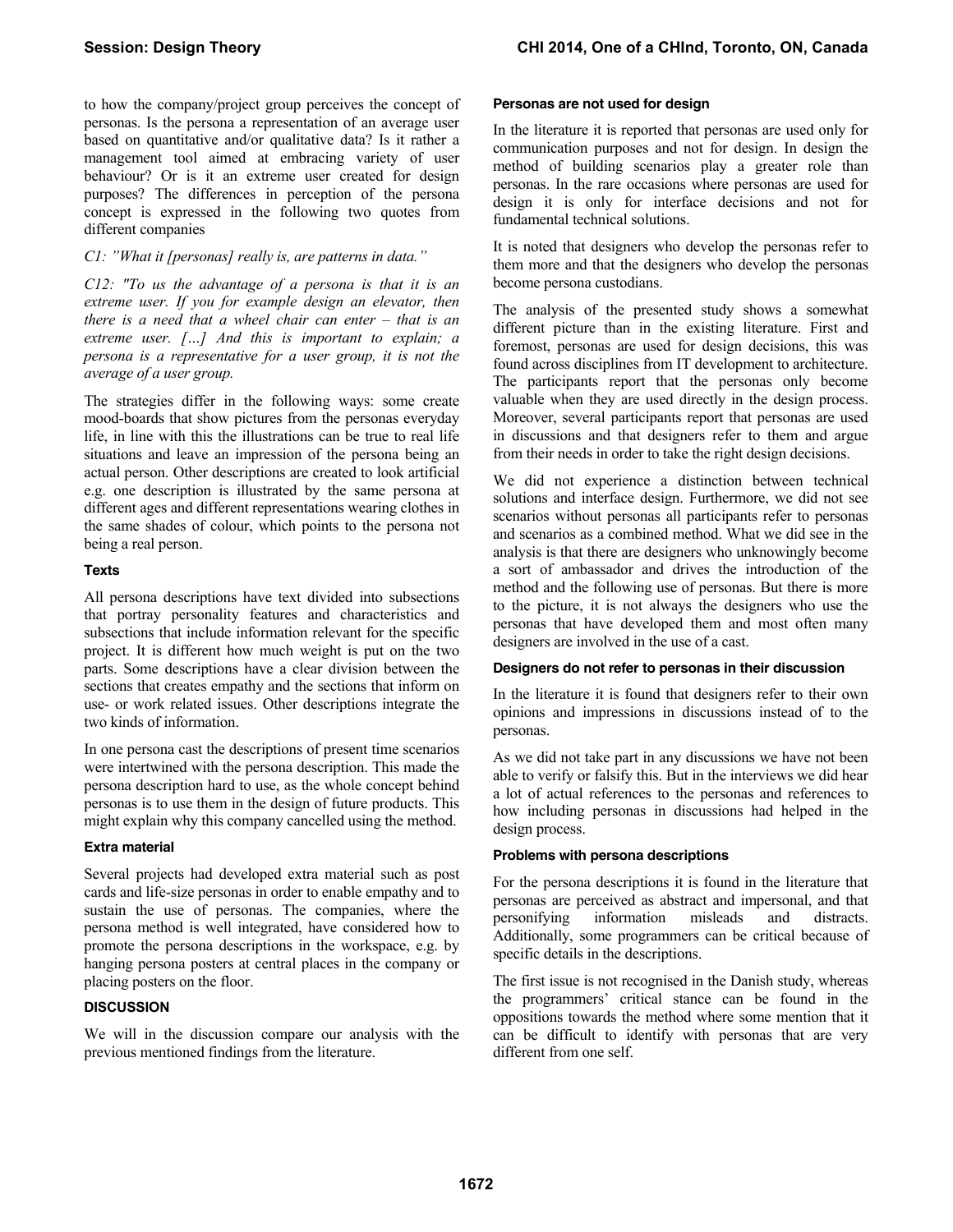#### **Personas are not created entirely from data**

In the literature it is presented that personas can be based entirely on data, they can be based on data and fictitious elements, or they can be based solely on fiction and the foundation range from based on ethnographic immersions to produced on the fly.

As reported in the analysis the personas in the Danish companies are created on very different material, from huge user studies to designers' own assumptions. Different from the literature is that the participants are aware of when they use their own assumptions.

It is difficult to tell the level of fictional components from the descriptions we have had access to. There seems to be fictional components in all the descriptions when it comes to the more personal parts.

In our research we never encountered any projects where the creations were produced on the fly. The descriptions were produced on very different sets of data, but even the companies that had no data had created a very thorough process to obtain as much internal knowledge as possible.

#### **Personas are not created at the beginning of a design process**

A common finding in the literature is that, contrary to recommendations personas are created throughout the design process and not only at the beginning.

This does not correlate with our findings. Companies where personas are created from project to project create the personas mainly in the beginning of the design process and use them at different stages in the process. Other companies have a set cast of personas that are used for multiple projects, thus they are not created in the beginning of the project, but they are used from the start to the end of the project.

#### **Benefits**

The literature mentions several benefits of using the method: Personas help individuals realize how the users/customers are different from themselves. They help prioritize audiences and bring about a focus on the most important audience(s). For product development they help focus on users/customers and their goals. In line with this personas help prioritize product requirements and help to determine if the right problems are being solved. Finally, personas are useful when communicating with non-designers and non-UX practitioners.

The reported benefits from the literature are seen in this study as well. The benefits are perceived as understanding users and their needs, but also providing a common language that enables discussions on users. Furthermore, the method is perceived as a management tool that reduces wrong decisionmaking. The process of developing personas enhance the insights into the users and in line with this the project participants' implicit assumptions are discussed and thus becomes explicit. We have no explicit reports on the benefits when discussing with non-designers and non-UX practitioners, but what we can see is that it is used in many different phases of the design process involving many different work roles.

## **CONCLUSION**

In the study of use of personas in Danish companies we found both similarities and differences in comparison with the existing literature. Most significant is that personas are created in the beginning of the design process and that they seem to be well integrated into the existing design practices and used for design. This may also explain why some companies have used the method for more than eight years and why most companies are satisfied or very satisfied with the method. But despite the current achievement, in many companies the success rests upon several failed attempts to use the method.

Concerning data, descriptions purely made on own assumptions, were observed, but contrary to the literature there is an awareness of the difference between data and own assumptions.

There is accordance between the perceived benefits in the literature and our study.

This study broadens the understanding of the application of personas in that it has found that companies develop the method e.g. when introducing role-play together with personas. Furthermore, it reports on the extended challenges and benefits that arise when companies have a transnational market and creates an international cast of personas.

Finally, we found a challenge inherit in the method as the lack of guidance of use in the persona descriptions. This needs to be looked upon in future studies.

## **ACKNOWLEDGMENTS**

This research is supported by InfinIT- Danish network for innovative utilization of IT. We thank Line Mulvad and Sabine Madsen for support.

## **REFERENCES**

- 1. Antle N.A. Child-Personas: Fact or Fiction? *Proc. DIS 2006,* (2006).
- 2. Atzeni, A., Cameroni C., Faily S., Lyle J., and Flechais I. Here's Johnny: A Methodology for Developing Attacker Personas. *Proc. ARES '11*, IEEE, (2011) 722– 727.
- 3. Blomquist, Å. And Arvola M. Personas in Action: Ethnography in an Interaction Design Team. *Proc. NordiChi 2002*, ACM, (2002) 195–198.
- 4. Bødker, S., Christiansen, E., Nyvang, T, and Zander, P-A. Personas, People and Participation: Challenges from the Trenches of Local Government." *Proc. PDC 2012.*  ACM Press, (2012) 91–100.